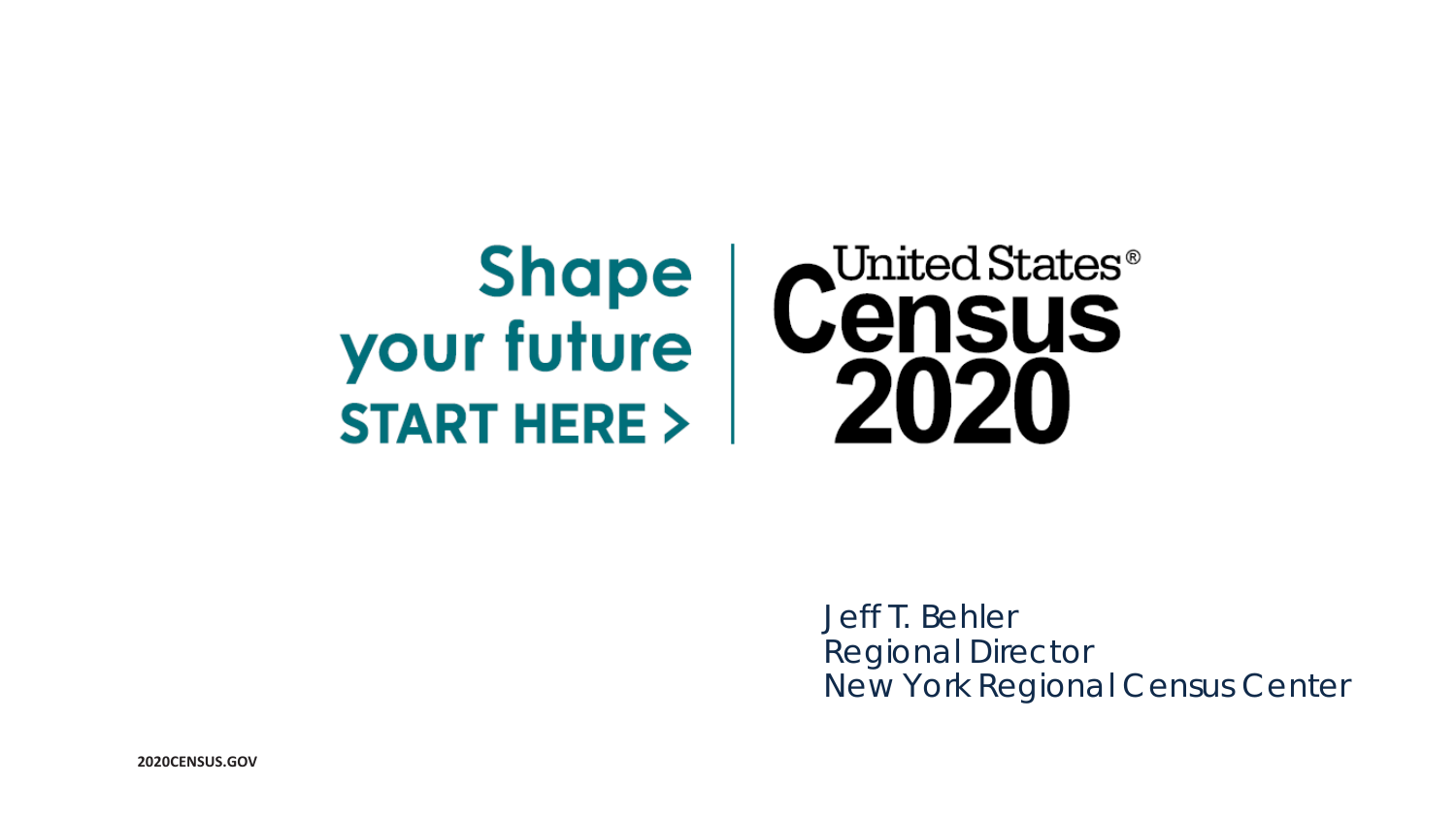# **2020 Census Jobs**

Earn extra income while helping your community.

### **Positions**

Enumerators \$17.00 - \$25.00 Census Field Supervisors \$19 - \$27.50 Recruiting Assistants \$19 - \$27.50

Clerical Office Support \$13.50 - \$20 Office Operations Supervisor \$17.50 - \$26

### **Apply now at <https://2020census.gov/jobs>**

There are a limited number of office manager positions remaining in our field offices. Interested applicants should apply through [www.USAJobs.gov](http://www.usajobs.gov/)

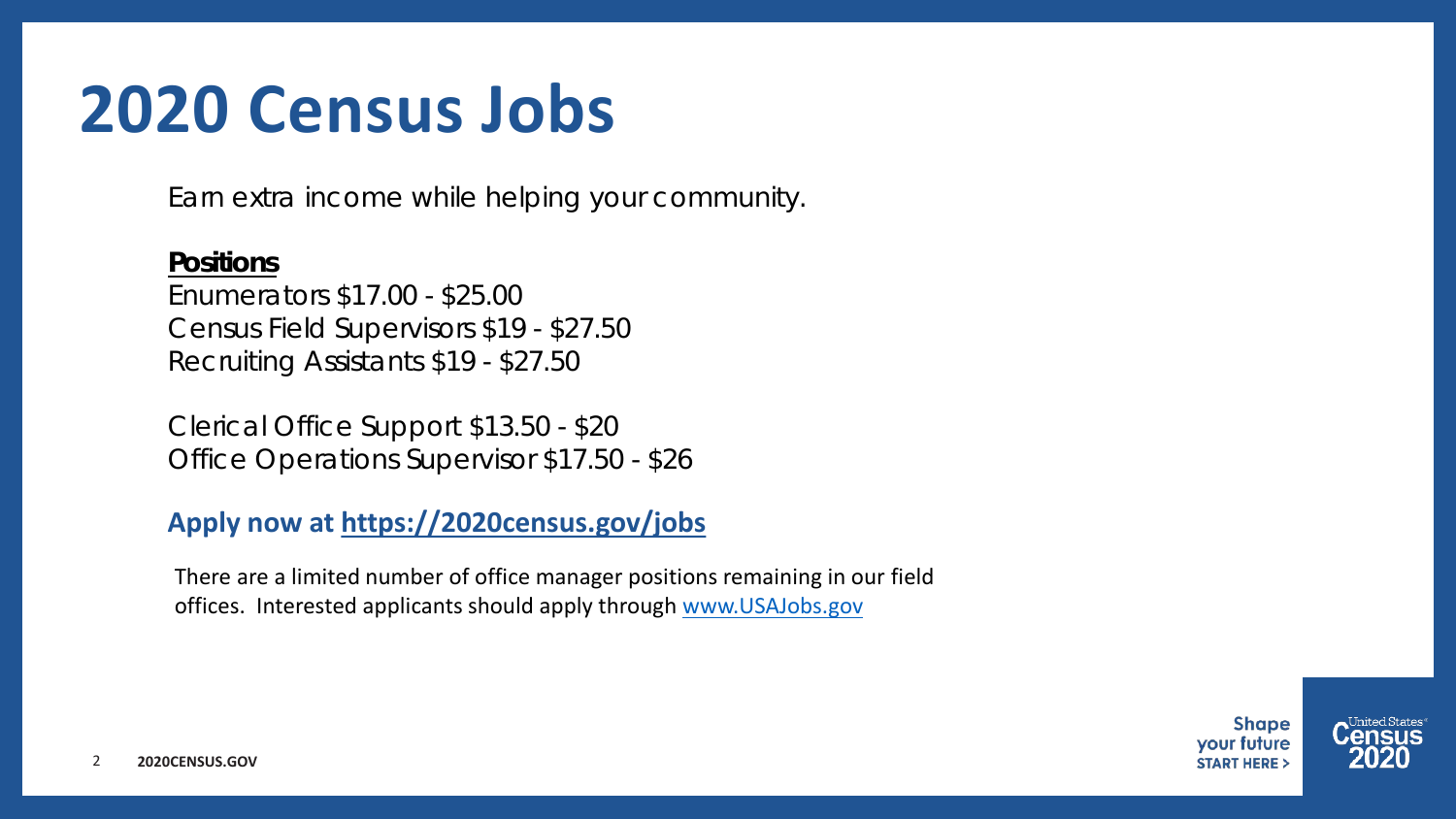# **Recruiting**

### **2020 NY Recruiting Goal**: 180,000



|                           |                         | Goal  |           |
|---------------------------|-------------------------|-------|-----------|
| <b>County Name</b>        | <b>Number Recruited</b> |       | % to Goal |
| <b>Tompkins County</b>    | 271                     | 1,740 | 15.6%     |
| <b>Hamilton County</b>    | 51                      | 224   | 22.8%     |
| <b>Ulster County</b>      | 469                     | 1,986 | 23.6%     |
| <b>Broome County</b>      | 549                     | 2,283 | 24.0%     |
| <b>Clinton County</b>     | 226                     | 932   | 24.2%     |
| Sullivan County           | 345                     | 1,355 | 25.5%     |
| Cortland County           | 153                     | 588   | 26.0%     |
| <b>Oneida County</b>      | 604                     | 2,304 | 26.2%     |
| <b>Essex County</b>       | 139                     | 526   | 26.4%     |
| <b>Dutchess County</b>    | 726                     | 2,672 | 27.2%     |
| Otsego County             | 198                     | 727   | 27.2%     |
| <b>Monroe County</b>      | 2,304                   | 8,314 | 27.7%     |
| <b>Madison County</b>     | 190                     | 678   | 28.0%     |
| Lewis County              | 81                      | 287   | 28.2%     |
| <b>Schenectady County</b> | 406                     | 1,438 | 28.2%     |
| <b>Wayne County</b>       | 184                     | 650   | 28.3%     |
| <b>Rensselaer County</b>  | 473                     | 1,632 | 29.0%     |
| Chautauqua County         | 305                     | 1,027 | 29.7%     |

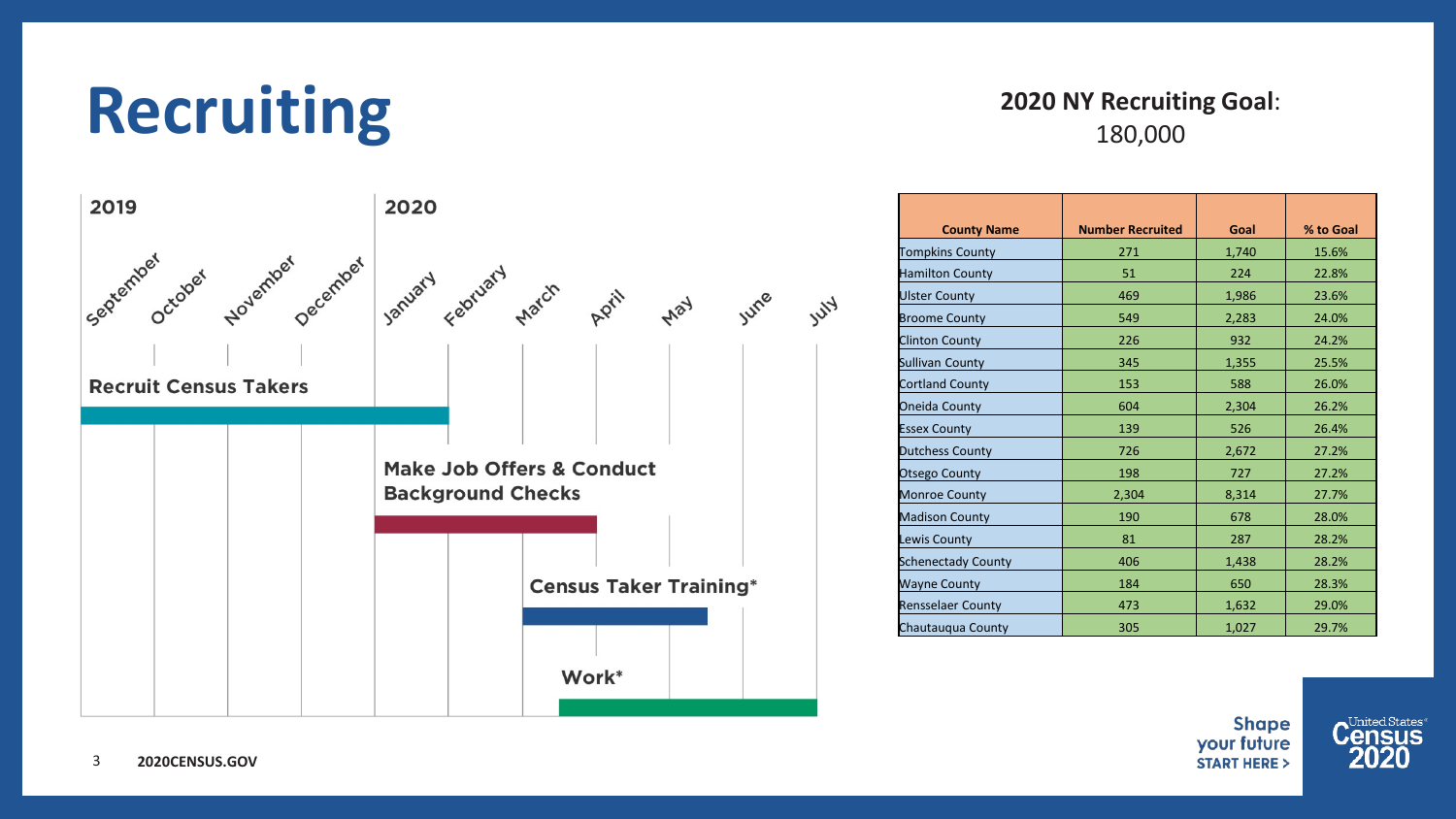# **Survey Awareness**

- **Are you in a Census Bureau Survey?** 
	- <https://census.gov/programs-surveys/surveyhelp.html>
- Address Canvassing 2020 Census In Field Operation
	- $\triangleright$  Census Employees are working to update Census maps, using laptop computers in many communities across the country

**Read More**  $\bigcirc$ 

- August October 2019
- Report Suspected Fraud to [1-800-923-8282](tel:800-923-8282)
	- You can also visit: <https://2020census.gov/en/avoiding-fraud.html>



### Verify a Census Bureau Survey, Mailing, or Contact

How to confirm the person visiting your address is a legitimate Census Bureau employee or whether the contact you received was from the Census Bureau.



 $\odot$ 

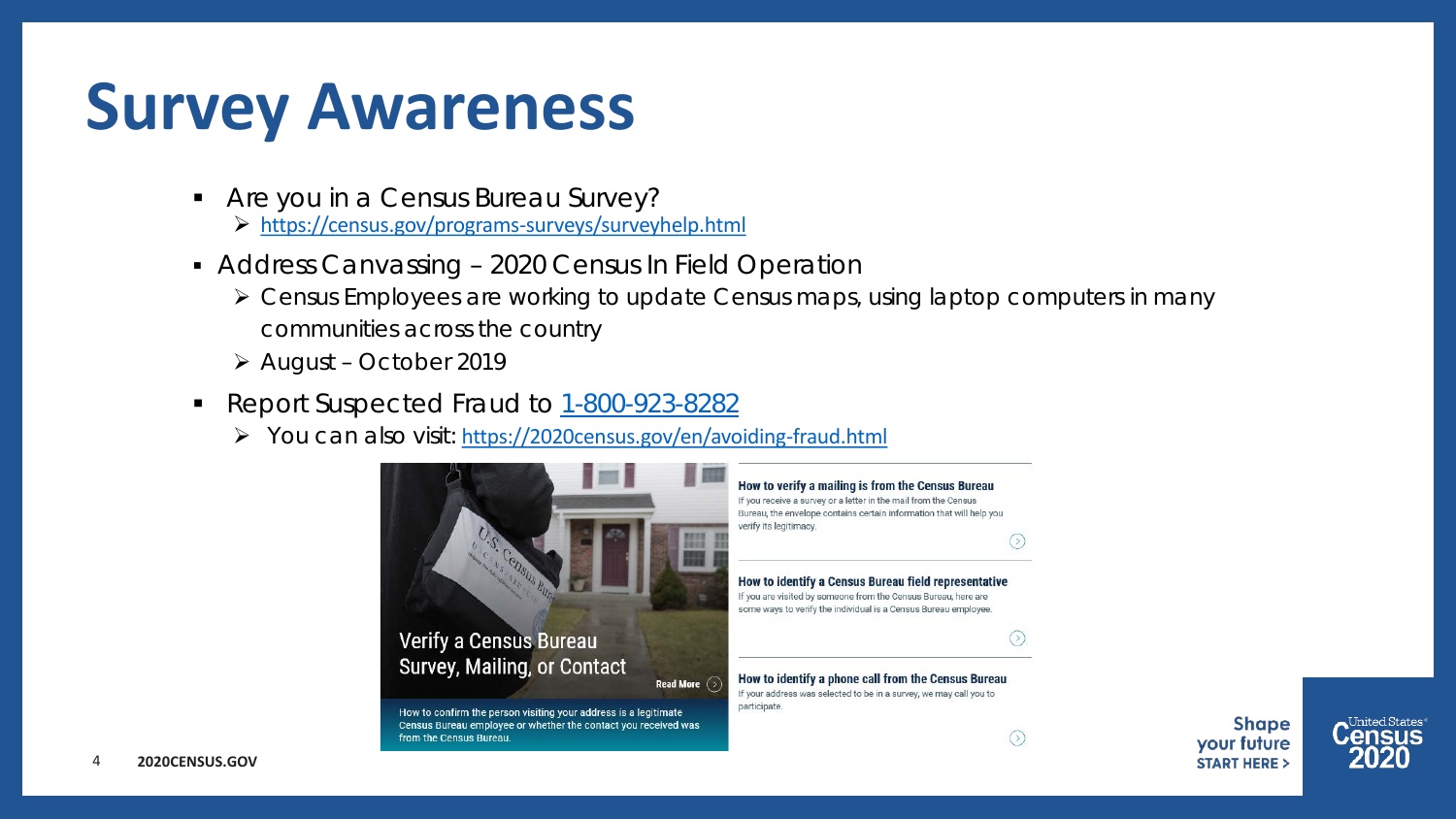# **2020 Census – It Is Safe**

- Private information is never published, including names, addresses (including GPS coordinates), Social Security Numbers, and telephone numbers.
- The Census Bureau collects information to produce statistics. Personal information collected by the Census Bureau cannot be used against respondents by any government agency or court.
- Census Bureau employees are sworn to protect confidentiality for life.
- Violating Title 13 is a serious federal crime. **Violators are subject to** severe penalties, including a federal prison sentence of up to **five years, a fine of up to \$250,000, or both.**



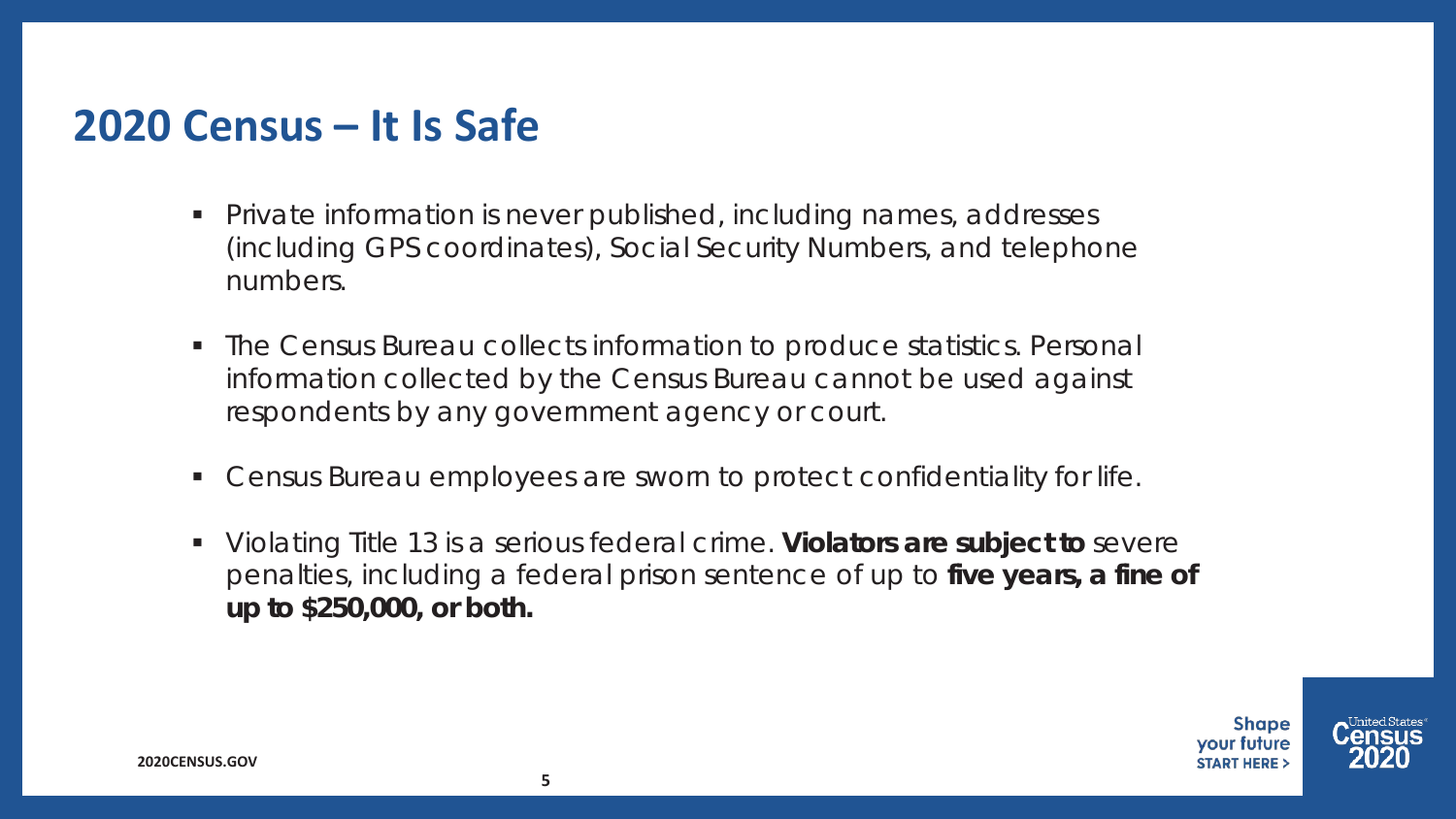## **2020 Census – It Is Easy**

- Four ways to respond in 2020
	- Online
	- $\n **Phone**\n$
	- Paper
	- **•** Personal Visit by Census Employee
- Name, age, DOB, race and origin, Hispanic origin, relationship, gender, tenure, operational questions (pop count, name, phone number, overcount, undercount)

### **We will never ask for:**

- Your full social security number.
- **Money or donations.**
- Anything on behalf of a political party.
- **Your full bank or credit card account numbers.**



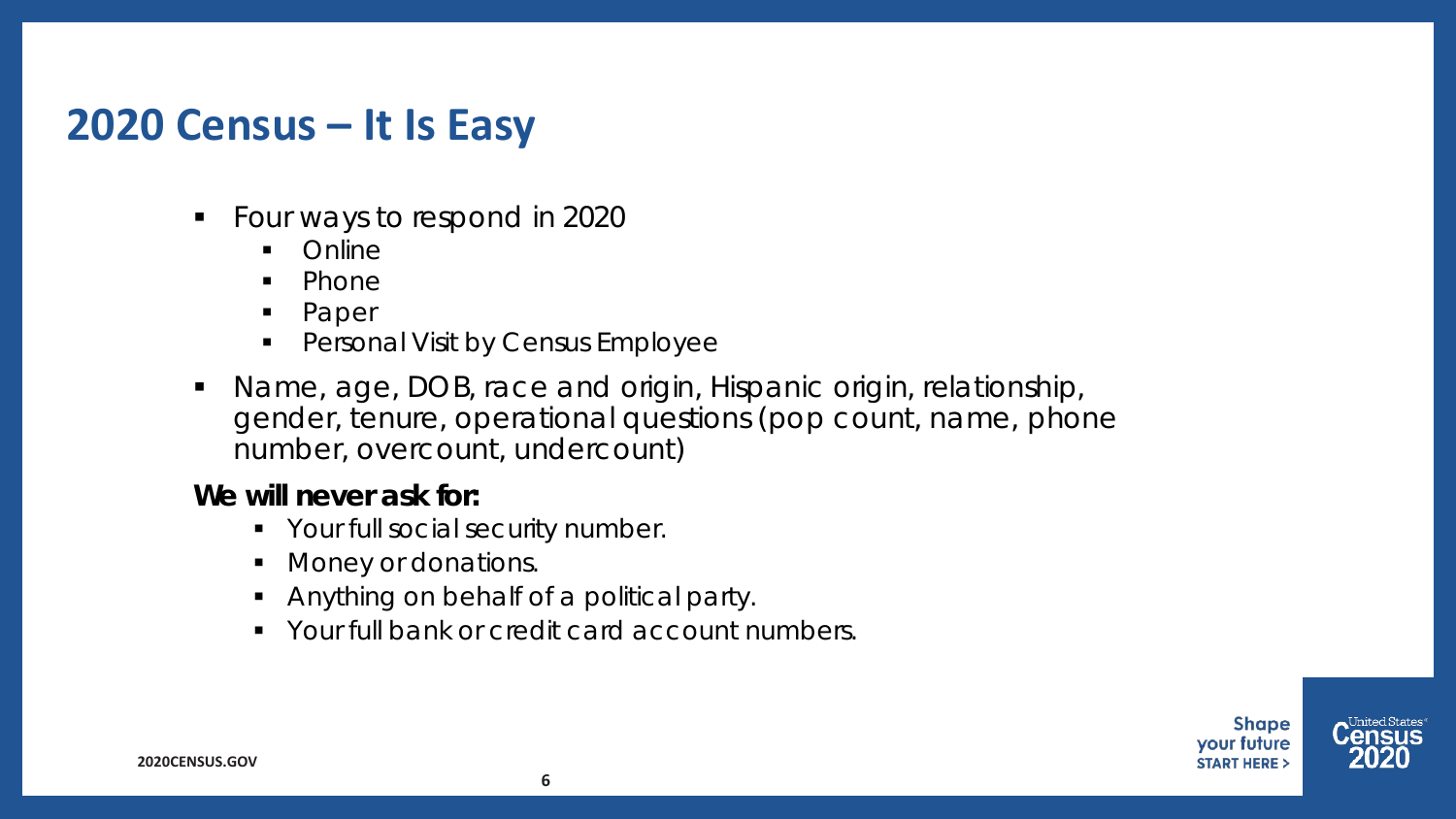## **Language Support**

### LANGUAGE SUPPORT ONLINE, BY PHONE, BY MAIL, AS WELL AS ADVERTISING

English plus these 12 languages cover 99% of all U.S. households.

99%

#### **12 languages (in addition to English):**

- Spanish
- Chinese
- Vietnamese
- Korean
- Russian
- Arabic
- Tagalog
- Polish
- French
- Haitian Creole
- Portuguese
- Japanese



**Shape** your future **START HERE >** 



**7**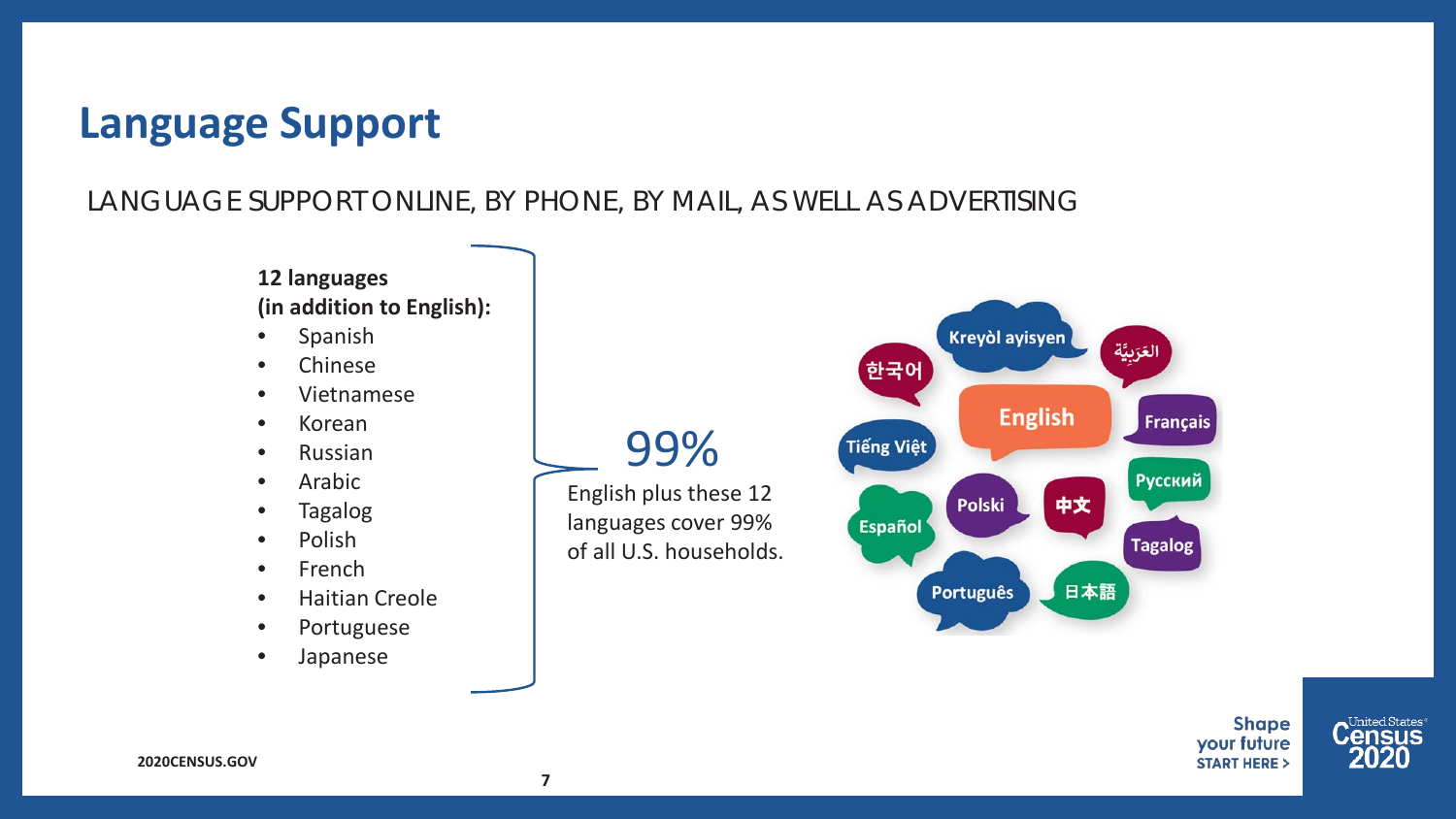# **Overview of Non-English Language Support**

| <b>Internet</b><br><b>Self-Response</b>                                                                                                                                                                                              | <b>Census</b><br><b>Questionnaire</b><br><b>Assistance</b>                                                                                                                                                                                                                               | <b>Language Guides (Video and Print)</b><br><b>Language Glossaries</b><br><b>Language Identification Card</b>                                                                                                                                                                                                                                                                                                     |                                                                                         |                                                                                          | <b>Paper Questionnaire</b><br><b>&amp; Mailing Materials</b>                            |                                                                                                                                     |                                                                                                                                                                                                                                                                                                                                                                                             |  |
|--------------------------------------------------------------------------------------------------------------------------------------------------------------------------------------------------------------------------------------|------------------------------------------------------------------------------------------------------------------------------------------------------------------------------------------------------------------------------------------------------------------------------------------|-------------------------------------------------------------------------------------------------------------------------------------------------------------------------------------------------------------------------------------------------------------------------------------------------------------------------------------------------------------------------------------------------------------------|-----------------------------------------------------------------------------------------|------------------------------------------------------------------------------------------|-----------------------------------------------------------------------------------------|-------------------------------------------------------------------------------------------------------------------------------------|---------------------------------------------------------------------------------------------------------------------------------------------------------------------------------------------------------------------------------------------------------------------------------------------------------------------------------------------------------------------------------------------|--|
| 12 Non-English<br><b>Languages</b><br>Respondents will be<br>able to toggle between<br>the languages within<br>the instrument.<br>Spanish<br>Chinese<br>Vietnamese<br>Korean<br><b>Russian</b><br>Arabic<br><b>Tagalog</b><br>Polish | 12 Non-English<br><b>Languages</b><br>There is a separate phone<br>number for each language.<br>This information is included<br>in the mailing materials.<br>Spanish<br>Chinese (Mandarin and Cantonese)<br>Vietnamese<br>Korean<br><b>Russian</b><br>Arabic<br><b>Tagalog</b><br>Polish | <b>59 Non-English Languages</b><br>Video and print language guides will be available online. Glossaries<br>provide key terminology to bilingual staff. Language Identification Card<br>expanded to 59 languages (50 in 2010). Language listed below are in<br>order of need (top to bottom, left to right).<br>Spanish<br>Chinese<br>Vietnamese<br>Korean<br><b>Russian</b><br>Arabic<br><b>Tagalog</b><br>Polish | <b>Italian</b><br>Farsi<br>German<br>Armenian<br>Hindi<br>Ukrainian<br>Bengali<br>Greek | Khmer<br>Nepali<br>Urdu<br>Romanian<br><b>Telugu</b><br><b>Burmese</b><br>Punjabi<br>Lao | Tamil<br>Navajo<br>Hungarian<br>Hebrew<br>Malayalam<br>Swahili<br>Yiddish<br>Indonesian | Croatian<br><b>Bulgarian</b><br>Twi<br>Lithuanian<br>Yoruba<br>Czech<br>Igbo<br>Marathi                                             | <b>Spanish</b><br>Bilingual mailing materials and<br>questionnaires will be sent to<br>addresses in bilingual tracts.<br>Mailings will include instructions<br>on responding via Internet or<br>phone in 12 non-English<br>languages.<br><b>During Nonresponse</b><br><b>Followup enumerators</b><br>use:<br>• A bilingual handheld<br>instrument (English/Spanish)<br>.Bilingual materials |  |
| French<br>French<br><b>Haitian Creole</b><br><b>Haitian Creole</b><br>Portuguese<br>Portuguese<br>Japanese<br>Japanese                                                                                                               | French<br><b>Haitian Creole</b><br>Portuguese<br>Japanese                                                                                                                                                                                                                                | Amharic<br>Somali<br>Thai<br>Gujarati                                                                                                                                                                                                                                                                                                                                                                             | <b>Hmong</b><br>Albanian<br>Turkish<br><b>Bosnian</b>                                   | Serbian<br>Tigrinya<br><b>Ilocano</b><br>Dutch                                           | <b>Sinhala</b><br>Slovak<br>American<br>Sign Language                                   | (English/Spanish)<br>.Instructions to respond online<br>or by phone in 12 non-English<br>languages<br>•Language Identification Card |                                                                                                                                                                                                                                                                                                                                                                                             |  |



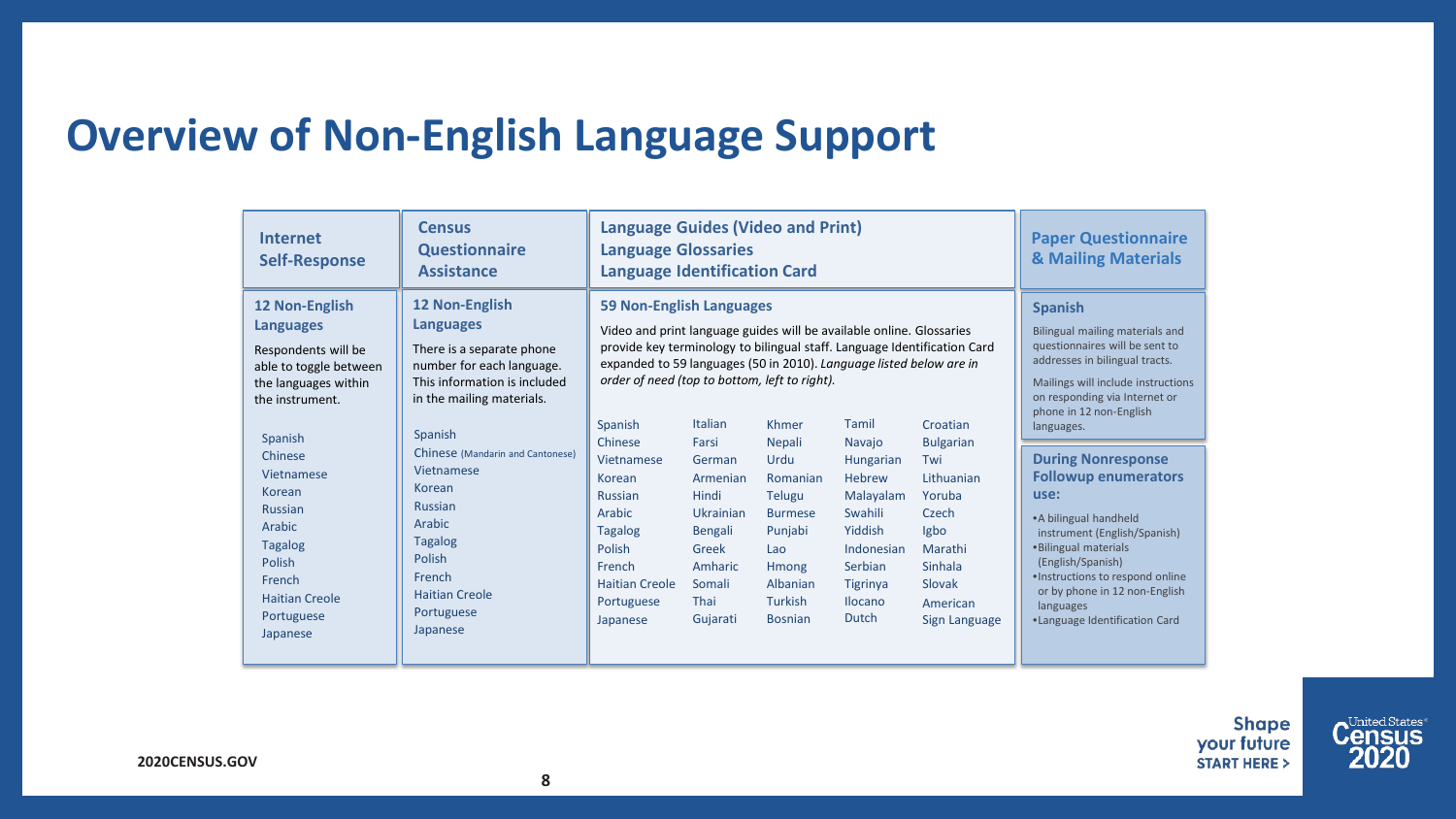## How the 2020 Census will invite everyone to respond

| <b>On or between</b>    | <b>You'll receive:</b>                                                                                                    |  |
|-------------------------|---------------------------------------------------------------------------------------------------------------------------|--|
| <b>March 12-20</b>      | An invitation to respond<br>online to the 2020 Census.<br>(Some households<br>will also receive paper<br>questionnaires.) |  |
| <b>March 16-24</b>      | A reminder letter.                                                                                                        |  |
|                         | If you haven't<br>responded yet:                                                                                          |  |
| <b>March 26-April 3</b> | A reminder postcard.                                                                                                      |  |
| <b>April 8-16</b>       | A reminder letter and<br>paper questionnaire.                                                                             |  |
| <b>April 20-27</b>      | A final reminder postcard<br>before we follow up in<br>person.                                                            |  |

Every household will have the option of responding online, by phone, or by mail.

Every household that hasn't already responded will receive reminders and a paper questionnaire.



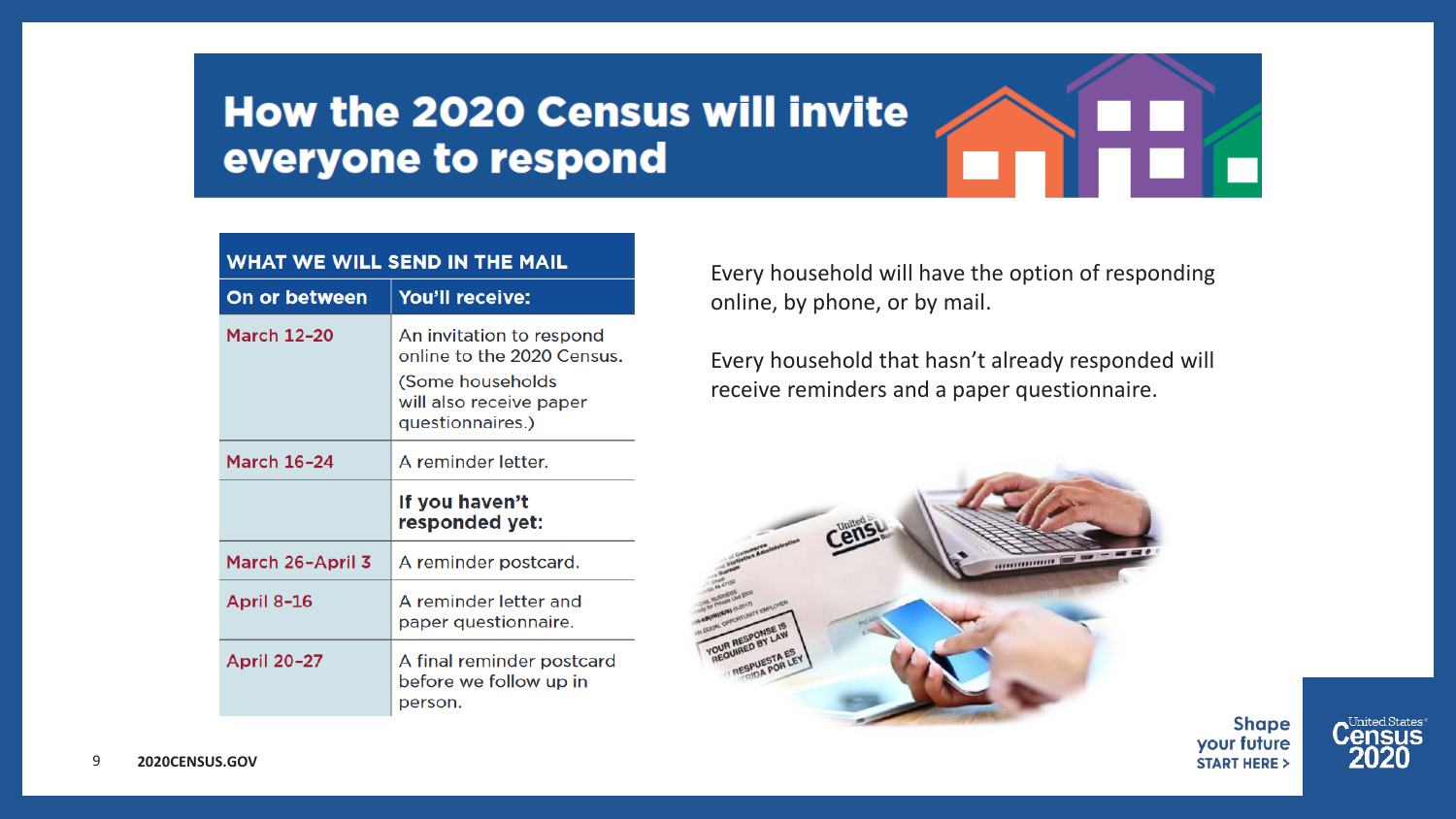## **2020 Census – It Is Important**

- Determines the number of seats each state has in the U.S. House of Representatives
- Defines congressional and state legislative districts, school districts and voting precincts
- Determines the annual allocation of **\$675 billion dollars in federal funding**
- Medicaid, SNAP, Hwy Planning, Section 8 Housing, Special Education Grants, S-CHIP, Title I Grants, National School Lunch Program, WIC, Head Start, Foster Care, Health Center Programs
- Provides insight to governments, business and community planning groups for planning purposes

**Provides population benchmarks for nearly every other United States survey**

**Shape** vour future

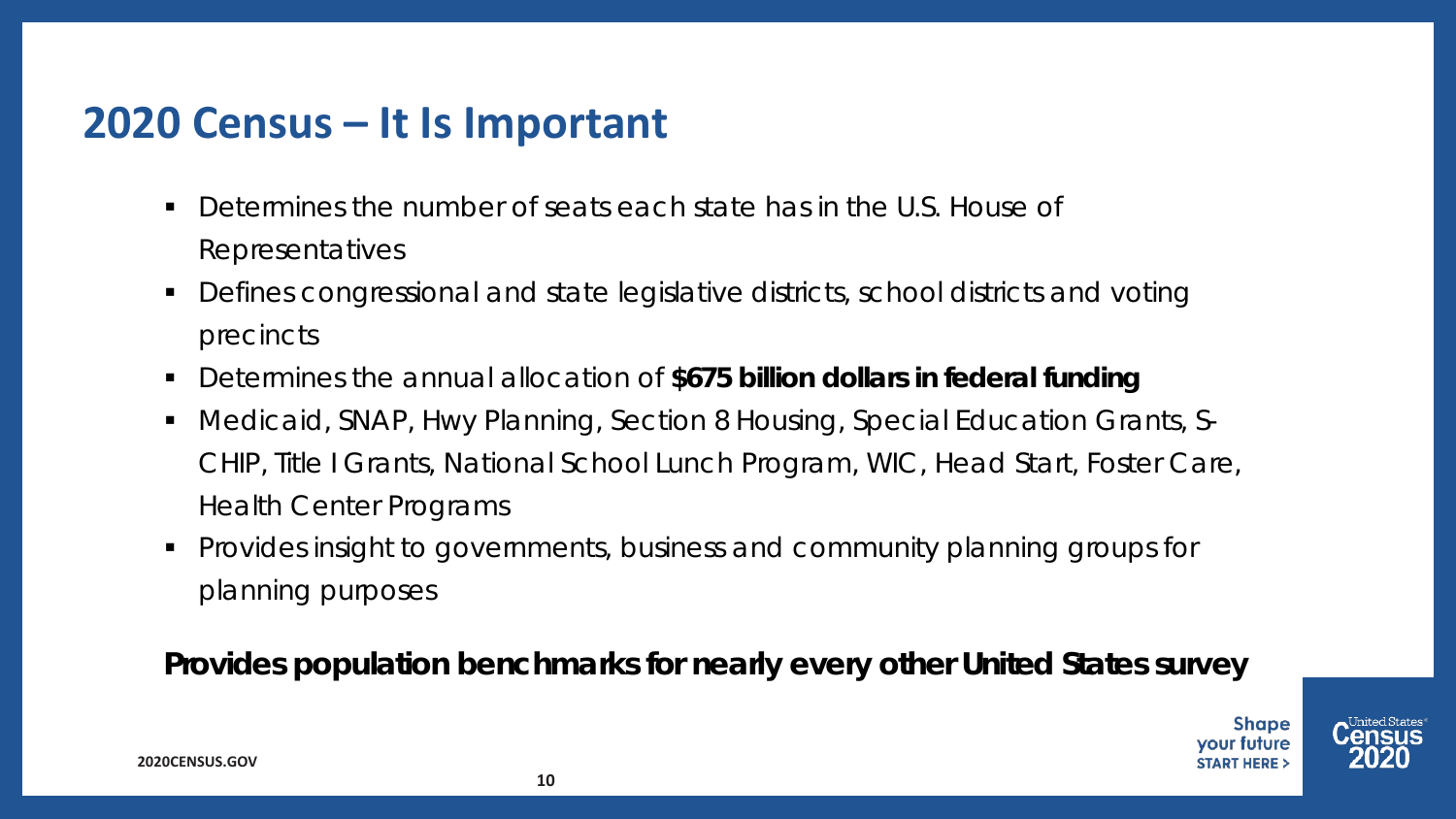# **Outreach Materials**

- **Hot Topics- Factsheets**
	- Supporting Self-Response in the 2020 Census
	- How the 2020 Census Will Invite Everyone To Respond
	- The 2020 Census and Confidentiality
- **Toolkits**
	- 2020 Census Recruitment Toolkit
	- 2020 Census Toolkit for State and Local Officials
	- Community Outreach Toolkit
	- Press Kit
- **Promotional Materials and Guidelines**
- **Residence Criteria Brochure**
- **Handout About Why We Ask Each 2020 Census Question**



## On campus. Off campus. **Everyone counts.**

If you live off campus, you'll need to respond to the 2020 Census. Because unlike your on-campus classmates, vou likely haven't been counted through campus housing. Here's your opportunity to impact funding for programs like Pell Grants and health care services.

**Shape** your future 2020CENSUS.GOV **START HERE:** 

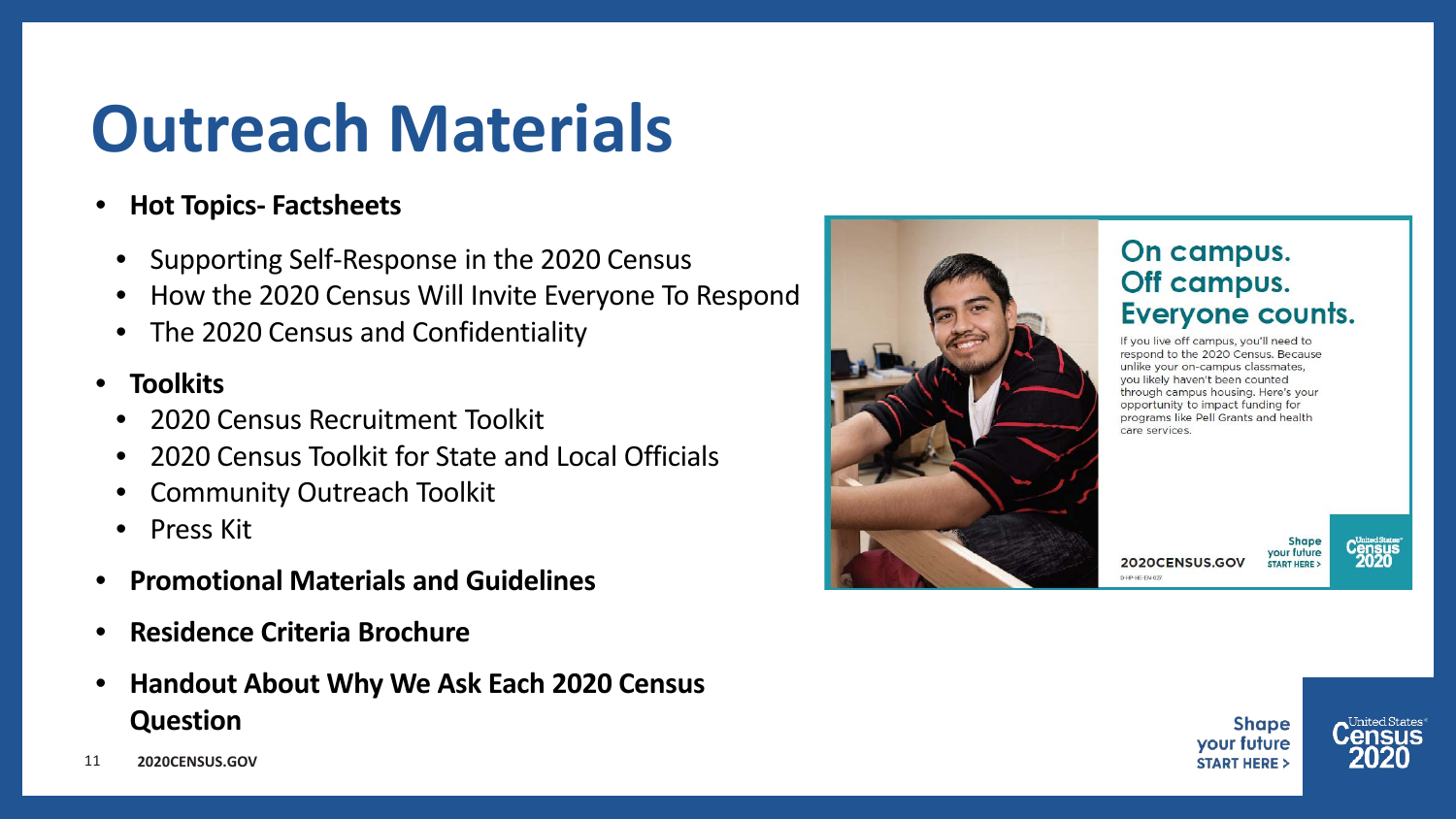# **Outreach Materials (continued)**

### • **Posters**

• Confidentiality, LGBTQ+, Counting Young Children, Education, Health Care

### • **Fact Sheets**

- Military, Property Managers, Renters, Rural Audiences
- The 2020 Census and Confidentiality
- Counting Young Children (FAQ, Fact Sheets)
- General, Businesses, Community Organization, Schools
- **Half Page Handouts**
	- Black/African American, College Students, Hispanic, Migrant Workers, Rural Audiences, LGBTQ+
- **LGBTQ+ One-Pager**



#### Love can shape your future.

relationship as same-sex-informing community planning for families and providing vital statistics to advocates and licymakers who work on LGBTQ+ Issues

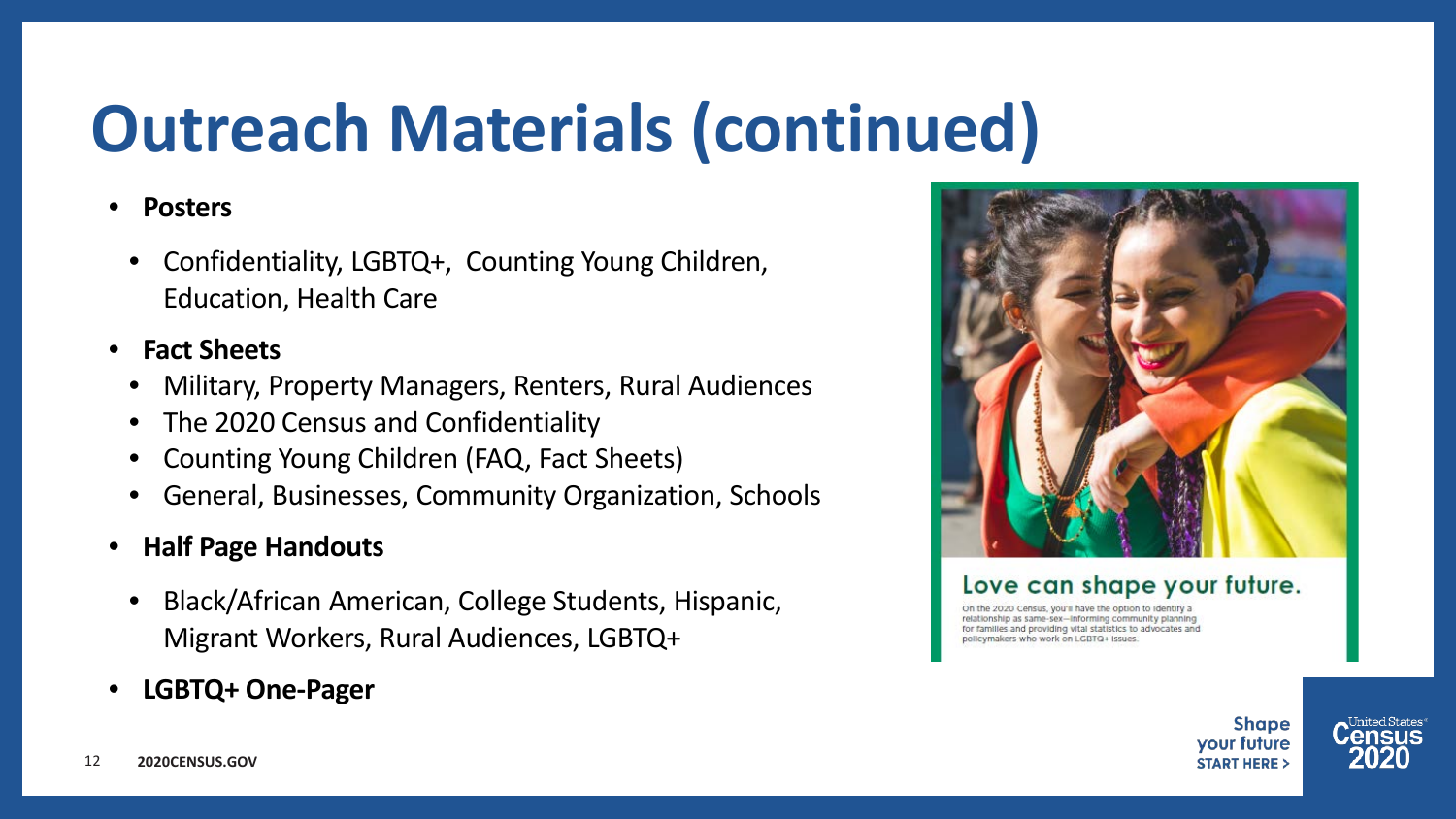# **Outreach Materials (continued)**

- **Sample Copy of the 2020 Census Questionnaire**
- **Why become a 2020 Census Partner?**
	- Census Partnerships: 2020 Census at a Glance
	- Why Your Faith Community Should Become a 2020 Census Official Partner
	- Why Your Company Should Become a 2020 Census Official Partner
	- Why Your Foundation Should Become a 2020 Census Official Partner
	- Partnership Fact Sheet (General, Businesses, Community Organization, Schools)
- **Complete Count Committee Messaging [CCC Map](https://www.census.gov/library/visualizations/interactive/2020-complete-count-committees.html)**
- **Information for Immigrant/Foreign-Born Audiences**
- **2020 Census Snapshot for American Indians and Alaska Natives**



This is the official questionnaire for this address It is quick and easy to respond, and your answers are pr





**United States** 

FOR<br>OFFICIAL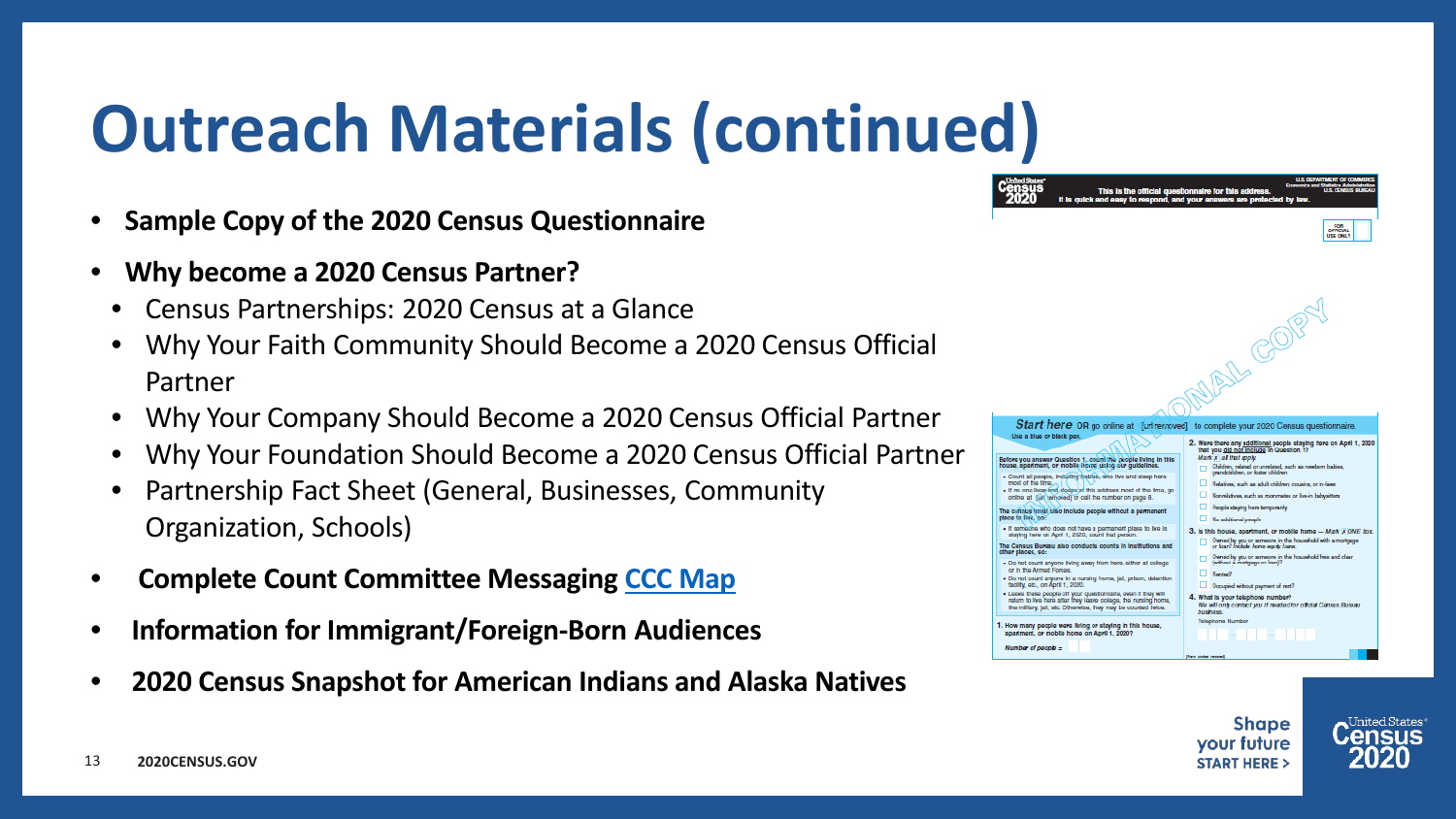# **Outreach Materials (continued)**

- **Infographics & Visualizations**
- **2020 Census Stakeholder Webinar Recording**
- **2020 Census Web Badges**
- **Census Bureau YouTube Channel (collection of 2020 Census videos)**
- **Sample Message Template**
- **In language materials – Census 101**
- **Customizable Social Media Content and Graphics**
- **Statistics in Schools**
- Classroom Activities, Videos, State Facts, Maps
- **General FAQ**



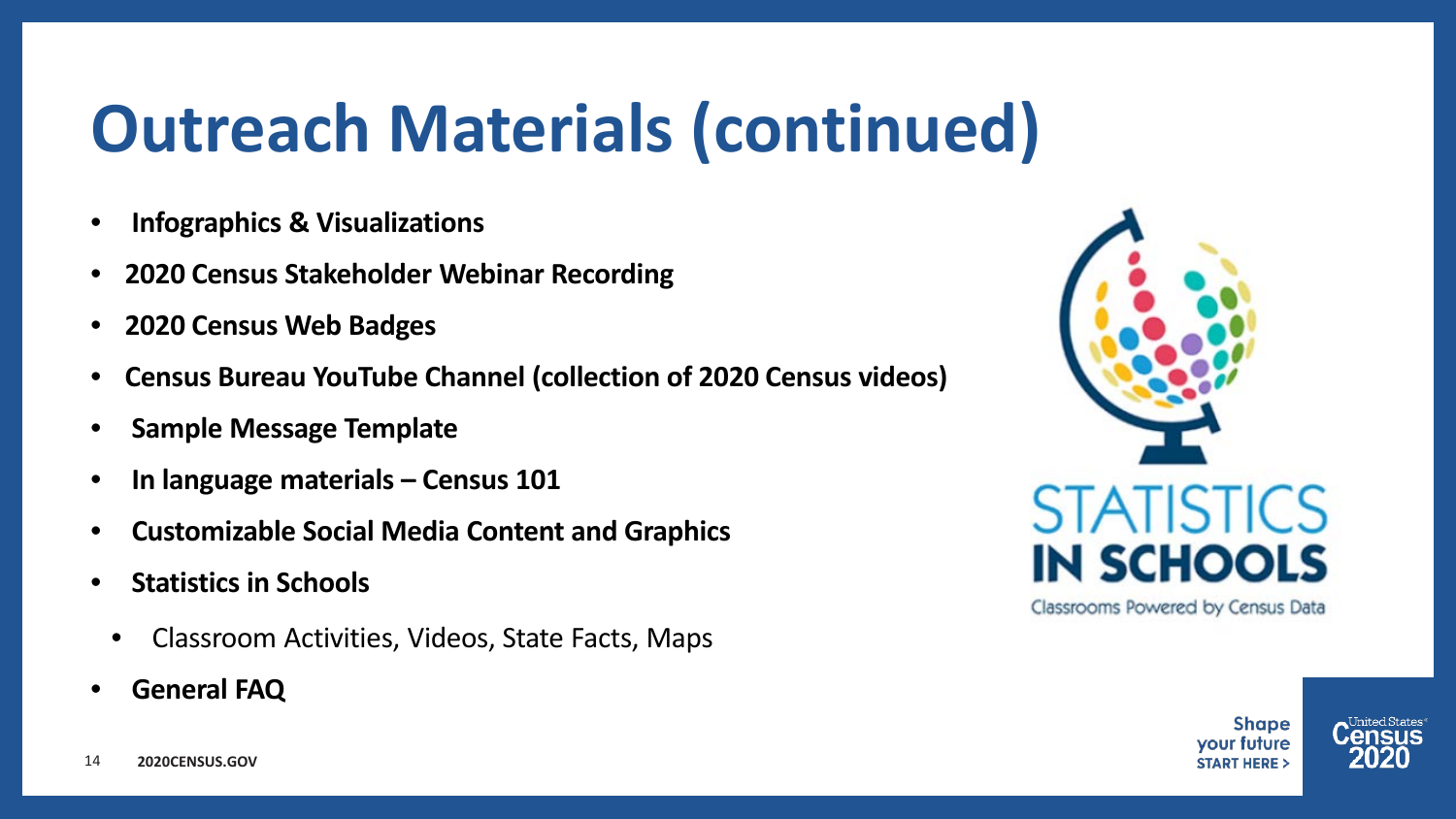# **Field Operations**

| <b>Decennial Milestones</b>                |              |                     |  |  |  |  |
|--------------------------------------------|--------------|---------------------|--|--|--|--|
| Operation                                  | <b>Start</b> | Finish              |  |  |  |  |
| <b>Group Quarters Advance Contact</b>      | 2/3/2020     | 3/6/2020            |  |  |  |  |
| <b>Service Based Enumeration</b>           | 3/30/2020    | 4/1/2020            |  |  |  |  |
| <b>Group Quarters Enumeration</b>          |              | 4/1/2020 6/12/2020  |  |  |  |  |
| <b>Enumeration at Transitory Locations</b> |              | 4/9/2020 5/4/2020   |  |  |  |  |
| Early Non Response Follow Up               |              | 4/9/2020 7/24/2020  |  |  |  |  |
| Non Response Follow Up                     |              | 5/13/2020 7/24/2020 |  |  |  |  |

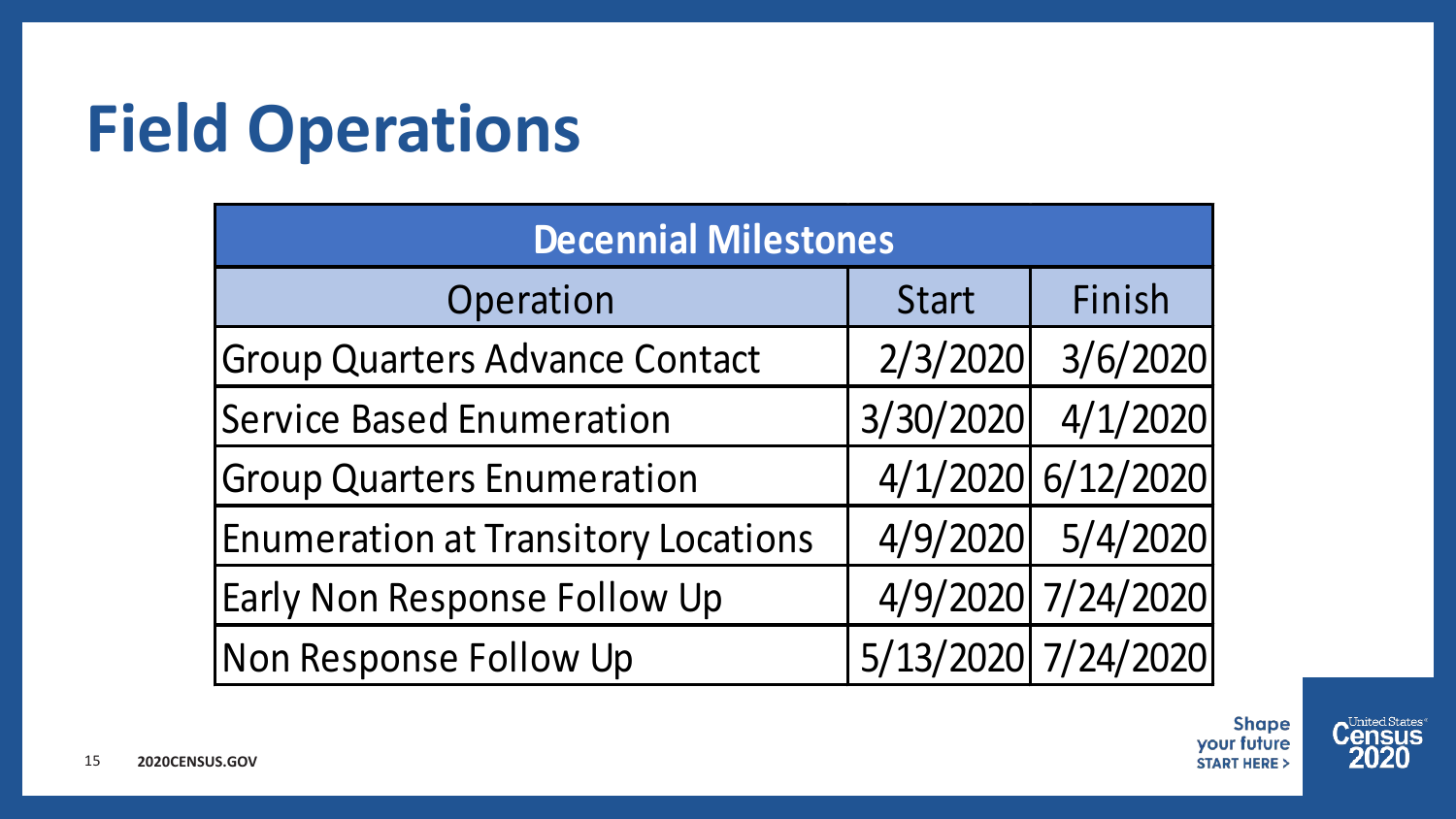# **Deadlines for Partner Input**

## **The SBE cutoff date is 3/24/2020**

Geocoded until 3/27/2020

For cases added after this date, they will automatically be considered Out of Scope. This applies to SBE cases ONLY.

**The ETL cutoff date is: 4/22/2020**

Geocoded until 4/27/2020

**Note**: Partnership deadline will be March 20<sup>th</sup> for SBE and April 18<sup>th</sup> for ETL

**Shape** vour future

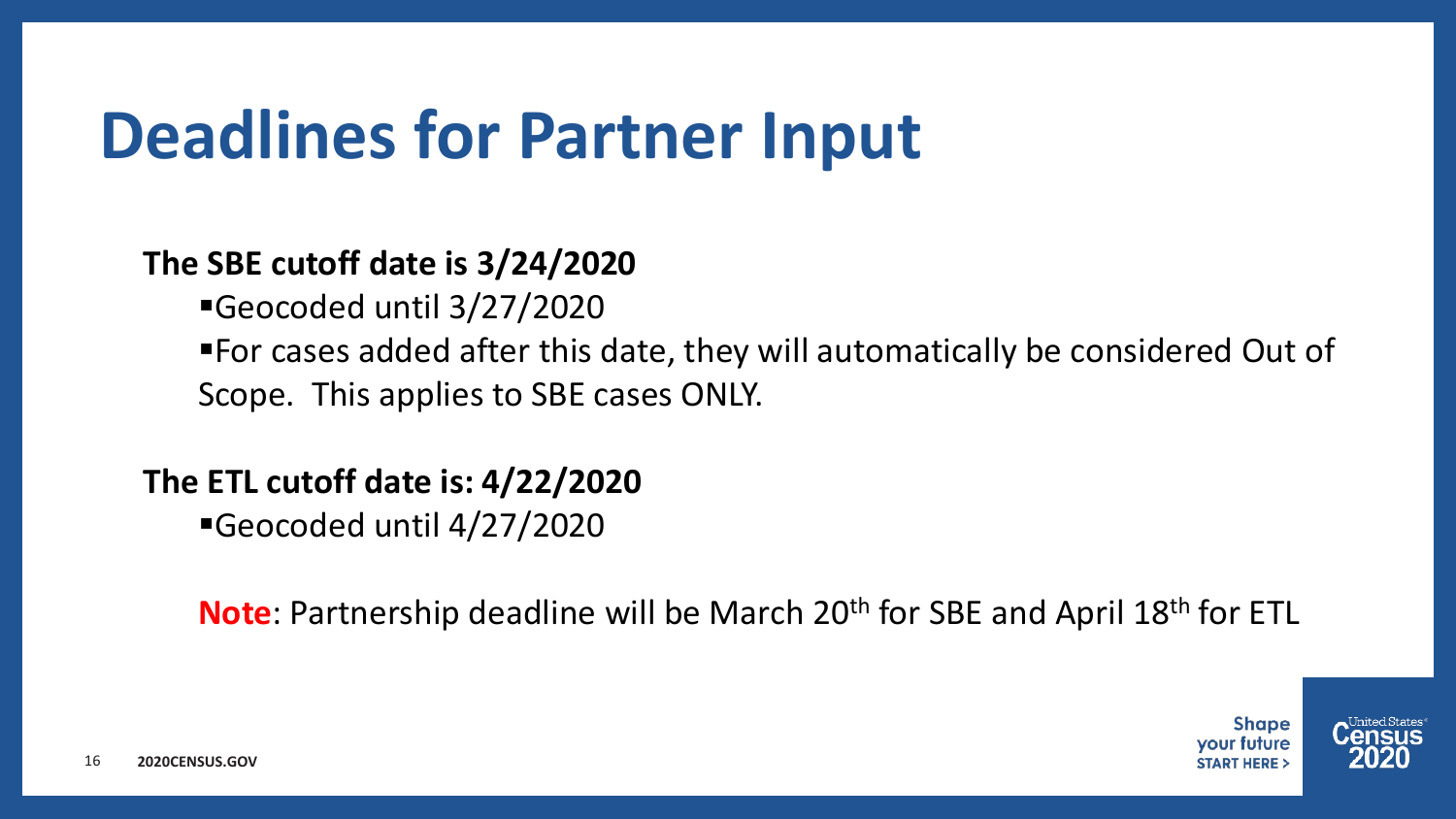## **The Census is Safe, Easy, & Important!**



**Two ways you can help today as a trusted voice in the community.** 

1) Sharing the message that the Census is Safe, Easy, & Important

2) Promoting our 2020 Census Jobs! <https://2020census.gov/jobs>